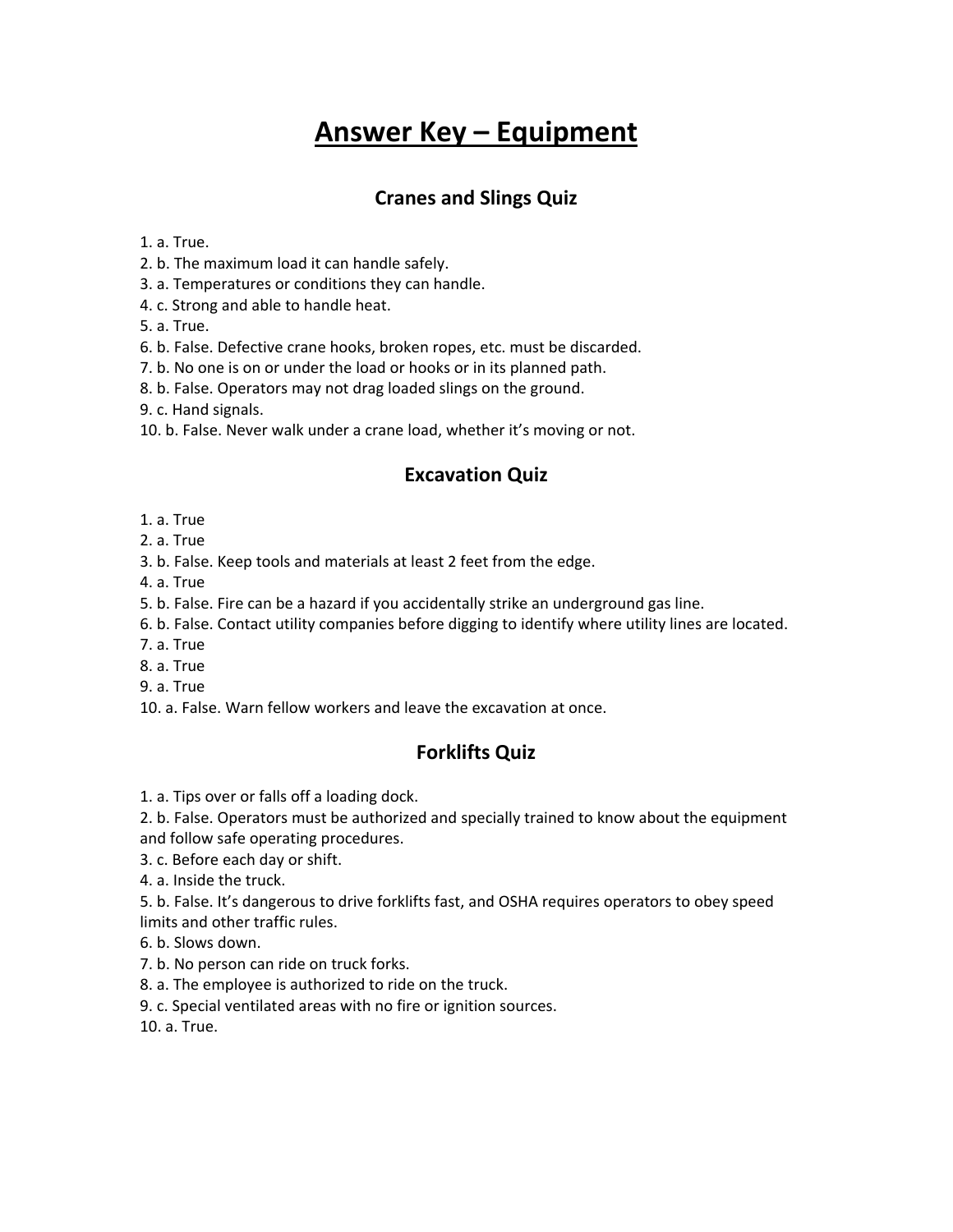## **Hand Tools Quiz**

1. a. Using the right size slothead screw driver on a slothead screw.

2. c. A hammer with a chipped or loose head.

3. b. False. Never alter a tool.

4. b. A tool box or belt.

5. a. A bag or bucket.

6. b. Hand it to the person handle first.

7. b. False. You may need safety shoes, safety goggles, etc.

8. b. False. Potential serious injuries could include amputations or severed arteries from a sharp tool, or broken bones if a tool falls on you with any momentum.

9. c. Both a (having the tool fall on another person) and b (getting stuck or cut by a hidden pointed or sharp tool).

10. c. Put them away in their proper storage place.

# **Hand Trucks and Dollies Quiz**

1. a. True

2. b. False. Inspect tires, frame, brakes, load capacity, route for movement, lubrication, etc.

3. b. False. Inspect daily before use.

4. a. True

5. a. True

6. b. False. Keep the truck ahead of you going downhill, behind you going uphill.

7. a. True

8. b. False. They make become trip hazards.

- 9. a. True
- 10. a. True

# **Ladders Quiz**

- 1. a. True.
- 2. a. The combined weight of person and equipment it can handle safely.
- 3. b. False. Metal conducts electricity and shouldn't be used around it.
- 4. b. Slip-resistant.
- 5. c. Tag it and turn it in.
- 6. b. Three feet above the top support.
- 7. b. One-fourth the ladder's length.

8. a. One.

- 9. a. True.
- 10. b. On a belt, rope, or hoist.

## **Loading Dock Quiz**